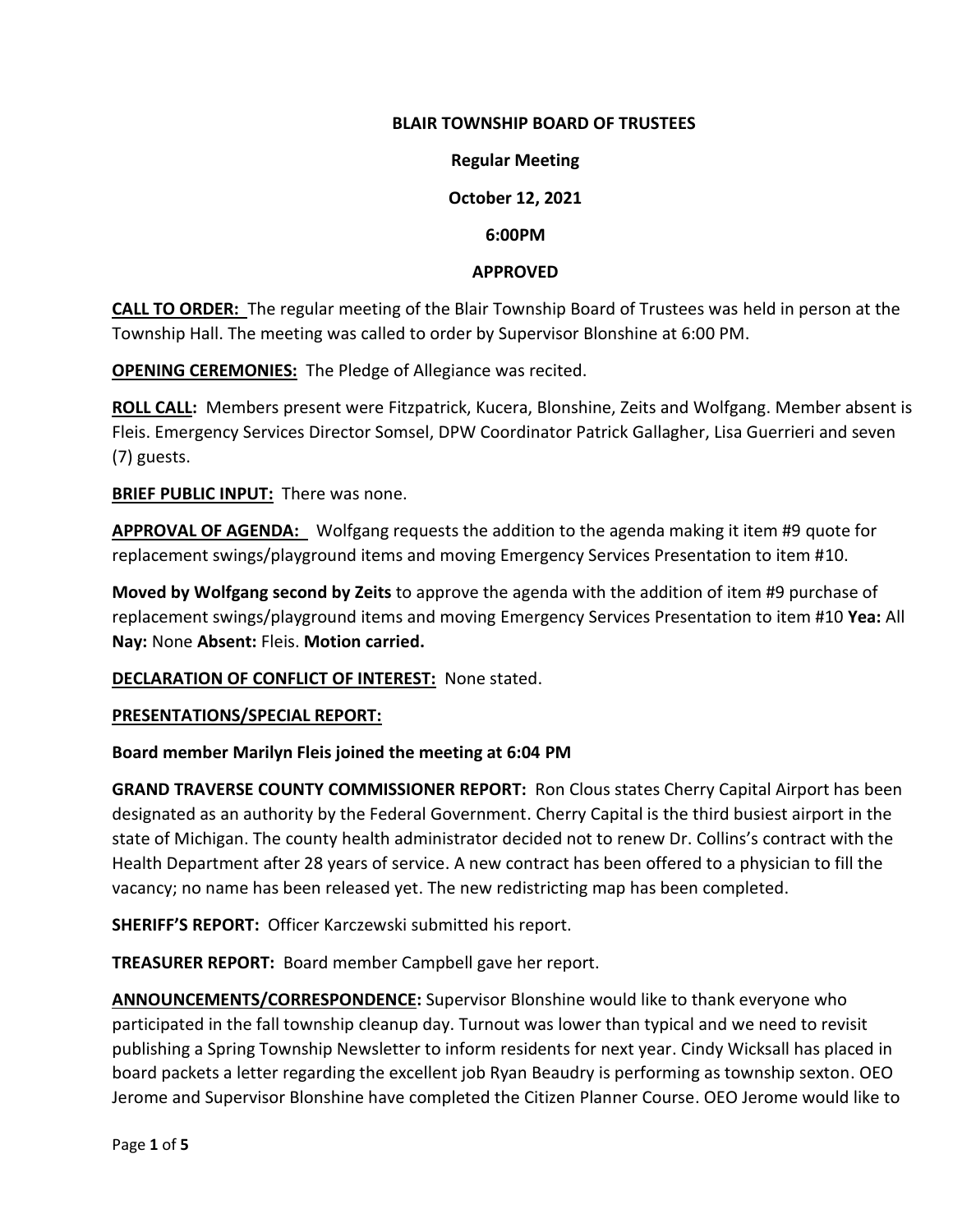continue with his education and attend a program to become a Certified Zoning Administrator thru the MSU extension and this is reimbursable to the township thru Par Plan.

Member Kucera would like to remind board members that the BS&A Webinar for Utility Billing is Friday October 15 from 9:00 AM to 4:00 PM.

Member Campbell relayed that the minutes for the Water Loss Committee will be put together soon, their last meeting was productive with Mike from Metron attending.

**CONSENT CALENDAR:** Includes the correction to August 10, 2021, Board of Trustees minutes regarding PR check numbers numbered #1778-1796 in the amount \$22,872.62.

| <b>FUND</b>         | <b>CHECK NUMBERS</b> | <b>TOTALS</b>    | <b>REPORTS</b>                 |
|---------------------|----------------------|------------------|--------------------------------|
| Pooled Operating    | #5325-5429           | 263,228.10<br>S. | <b>EMS Report</b>              |
| Trust & Agency Fund | #1094-1097           | 17,766.08        | Water Dept. Report             |
| <b>Tax Account</b>  | #6779-6824           | \$3,657,041.32   | <b>Minutes Regular Meeting</b> |
| Payroll Check       | #1805-1813           | 23,535.79        | September 14, 2021.            |
| Direct Deposit/EFT  |                      | 81,305.70        | Minutes correction to          |
|                     |                      |                  | August 10, 2021                |

**Moved by Fitzpatrick second by Wolfgang** to approve the Consent Calendar as presented. **Yes:** Zeits, Campbell, Wolfgang, Fitzpatrick, Fleis, Blonshine and Kucera **No:** None. **Motion Carried.**

**Moved by Wolfgang second by Fleis** to approve correction to Payroll Check's #1788-1796 in the amount of \$22,872.62 from August 10, 2021 minutes. **Yes:** Kucera, Blonshine, Fleis, Fitzpatrick, Wolfgang, Campbell and Zeits. **No:** None. **Motion Carried.**

## **UNFINISHED BUSINESS:** None.

## **NEW BUSINESS:**

- **1. PUBLIC HEARING/S:**
- **A. Special Use Case #SU/SPR 21-09-01:** The applicant, Alliance Beverage to establish a 70,000 sq ft beverage warehouse & distribution facility on vacant property located at 525 W Commerce Drive, Traverse City, MI 49685 Parcel #28-02-005-020-20. Notice of the public hearing was published in the Record Eagle on September 26, 2021.

## **Public Hearing Opened at 6:18 PM**

Doug Mansfield of Mansfield Land Use Consultants summarized the proposed warehouse, gave a brief overview of plans and what Alliance Beverage would like to accomplish. They expect about twenty-five employees. No other public comment.

## **Public Hearing Closed at 6:24 PM**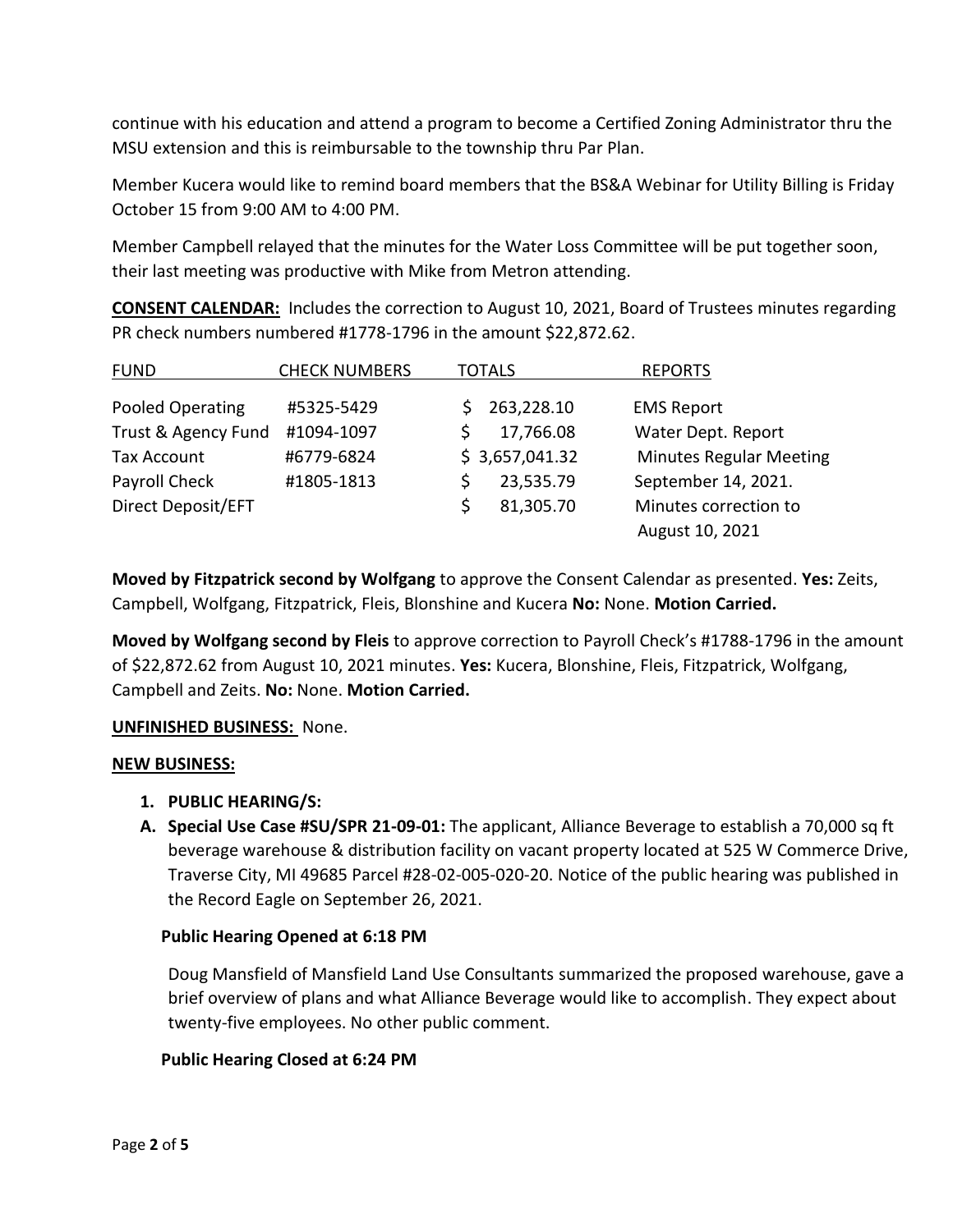**Moved by Wolfgang second by Kucera** to approve SU/SPR 21-09-01 Alliance Beverage as it meets standards for approval in section 22.04 A-G of the Blair Township Zoning Ordinance and was recommended for approval by the Blair Township Planning Commission. **Yes:** Wolfgang, Zeits, Campbell, Kucera, Fleis and Blonshine. **Abstain:** Fitzpatrick **No:** None. **Motion Carried.**

**B. Meadow Woods 1 & 2 Street Light Special Assessment:** This is public hearing number two of two. The notice for the public hearing was published in the Record Eagle September  $30<sup>th</sup>$  and October 1st, 2021. Letters were sent to all residents that are effected. Current assessments have been for 15 streetlights in Meadow Woods 1 & 2. After Cherryland Electric's audit of the area, they found that there were 21 streetlights, so Meadow Woods 1 & 2 are now being billed for 21 streetlights total, which in turn will increase the street light assessment for that area.

## **Public Hearing Opened at 6:26 PM**

No public comment

# **Public Hearing Closed at 6:27 PM**

Board discussion would like to add to the resolution that funds be collected yearly on the winter tax bill.

# **2. Adopt Resolution #2021-26 Meadow Woods 1 & 2 Street Light Special Assessment**

**Moved by Blonshine second by Fitzpatrick** to adopt Resolution #2021-26 Meadow Woods 1 & 2 Street Light Special Assessment to be collected yearly on the Winter Tax Bill. **Yes:** Zeits, Wolfgang, Campbell, Fitzpatrick, Fleis, Blonshine and Kucera. **No:** None. **Motion Carried.**

# **3. Budget Amendments**

**a. Water Budget Amendment:** Amend the Supplies line budget which was approved at \$1,000.00 (one thousand dollars) instead of the intended \$10,000.00 (ten thousand dollars). It is recommended to take \$9,000.00 (nine thousand dollars) from Contracted Services and place it in the Supply line item for Water/Sewer.

**Moved by Blonshine second by Campbell** to take \$9,000.00 from Contracted Services and place it in Supply line item for Water/Sewer Budget. **Yes:** Kucera, Blonshine, Fitzpatrick, Zeits, Wolfgang, Fleis and Campbell. **No:** None. **Motion Carried.** 

- **b. Town Hall and Grounds Budget Amendment: Moved by Wolfgang second by Fitzpatrick**  to amend the Townhall and Grounds budget by making Salary/Wages \$26,000.00 (Twentysix thousand), Holiday Pay \$1,000.00 (one thousand) FICA \$2,070.00 (two thousand seventy) and Insurance \$5,700.00 (five thousand seven hundred), then taking the difference and putting it in the Park Capital Outlay line item. **Yes:** Kucera, Fleis, Wolfgang, Blonshine, Campbell, Zeits and Fitzpatrick. **No:** None. **Motion carried.**
- **c. Sewer Fund Amendment:** Amend the Water/Sewer Operator Wages line by \$27,000.00 (twenty-seven thousand dollars) taking it from Contracted Services.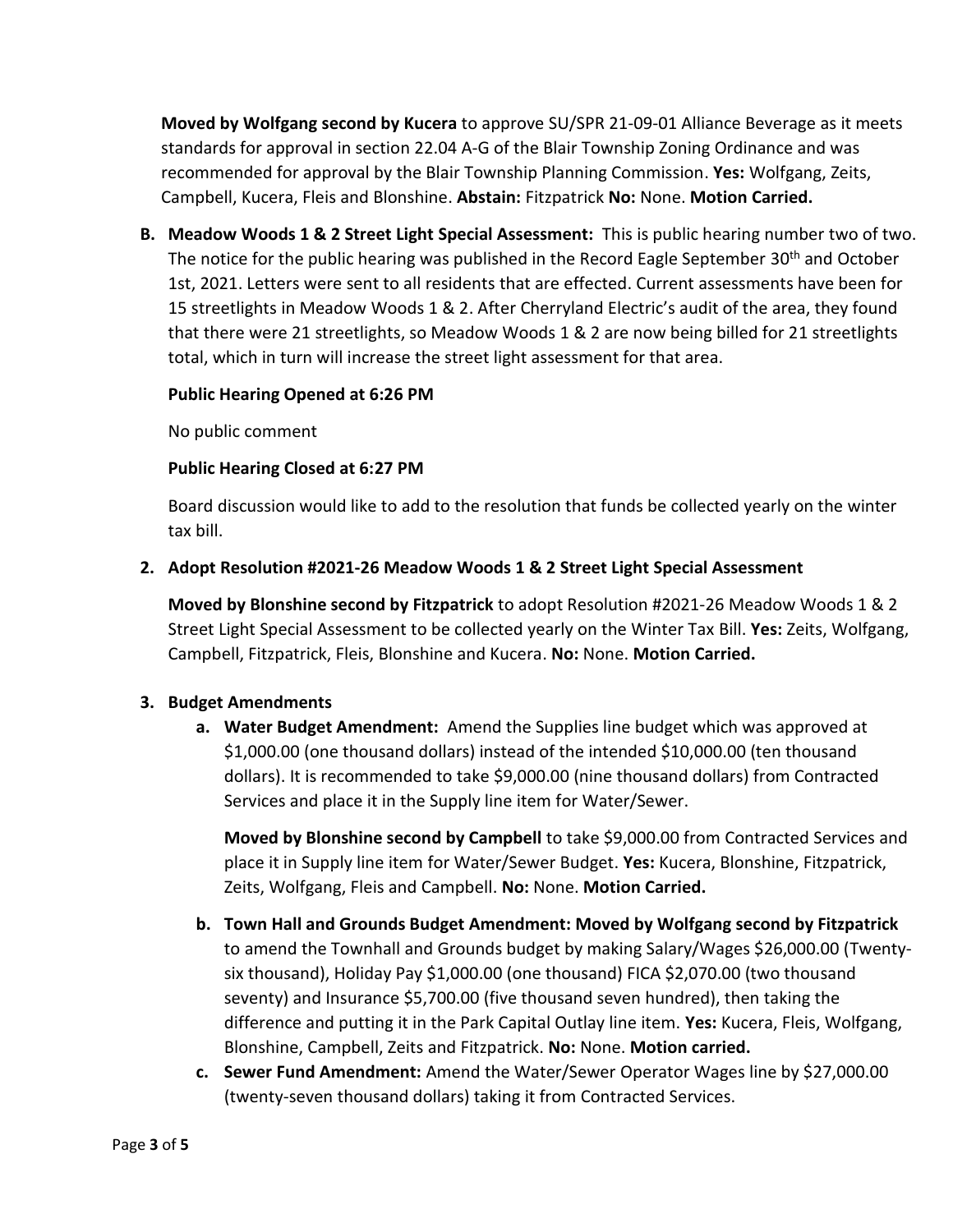**Moved by Campbell second by Fitzpatrick** to take \$27,000.00 from Sewer Fund Contracted Services budget and placing it in the Water/Sewer Operator Wages. **Yes:** Fleis, Zeits, Campbell, Kucera, Blonshine, Fitzpatrick and Wolfgang. **No:** None. **Motion Carried.**

- **d. Contracted Services/Other Budget Amendment: Moved by Wolfgang second by Kucera** to take \$75,000.00 (seventy-five thousand) from Water Fund Contracted Services and spread it among Water/Sewer Operator Wages, Holiday pay, FICA, Insurance and Phone. **Yes:**  Zeits, Fleis, Campbell, Wolfgang, Blonshine, Fitzpatrick and Kucera. **No:** None. **Motion Carried.**
- **4. Purchase of Township vehicle – Zoning and Ordinance Enforcement use.** Currently the Township Truck is shared by Zoning/Ordinance and Water/Sewer, a car would be better suited for zoning use.

**Moved by Wolfgang second by Kucera** to approve purchase a 2022 Chevrolet Malibu from Berger Chevrolet not to exceed \$18,439.00 (eighteen thousand four hundred thirty-nine dollars) **Yes:**  Kucera, Fitzpatrick, Fleis, Wolfgang, Blonshine and Campbell. **No:** Zeits. **Motion Carried.**

**5. Delinquent Water/Sewer roll over.** Post cards have been mailed to all residents with delinquent water/sewer bills.

**Moved by Blonshine second by Fleis** to place the delinquent water/sewer bills and delinquent water/sewer assessment bills onto the 2021 winter tax bill. **Yes:** Zeits, Campbell, Fleis, Blonshine, Kucera and Fitzpatrick. **No:** Wolfgang. **Motion Carried.**

**6. Traverse Connect Employee Assistance Program Renewal.**

**Moved by Blonshine second by Fleis** to renew for one year with Traverse Connect Employee Assistance Program. **Yes:** Fleis, Kucera, Blonshine, Fitzpatrick, Wolfgang, Campbell and Zeits. **No:**  None. **Motion Carried.** 

**7. Re-appointment to Planning Commission.** Adam Wagner's current term expires 11/30/2021.

**Motion by Fitzpatrick second by Zeits** to re-appointment Adam Wagner to the Planning Commission with term expiring 11/30/2024. **Yea:** All **Nay:** None. **Motion Carried.**

- **8. Re-appointment to Zoning Board of Appeals.** David McGee and Karin Cascadden's current term expires 11/30/2021. **Moved by Wolfgang second by Fitzpatrick** to re-appointment of David McGee and Karin Cascadden to Zoning Board of Appeals with term expiring 11/30/2024. **Yea:** All. **Nay:** None. **Motion Carried.**
- **9. Purchase of replacement Baby Swings, Therapeutic Swing and Ball Panel.** These items in the park are no longer useable and should be replaced, quote from Miracle Playsystems.